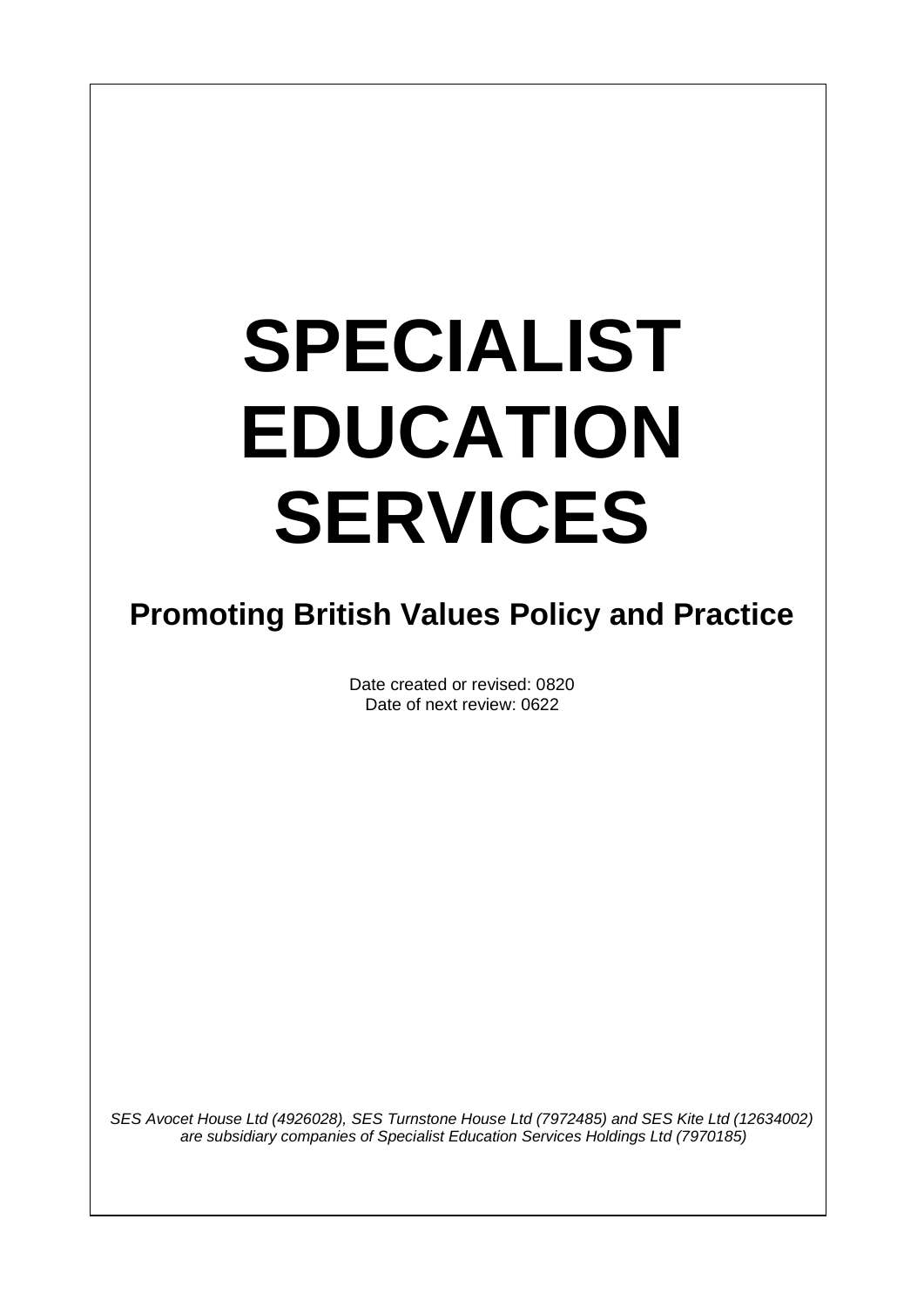#### **CONTENTS**

| $\mathbf 1$    |                                | <b>Rationale</b>                                        | $\overline{2}$ |
|----------------|--------------------------------|---------------------------------------------------------|----------------|
| $\overline{2}$ |                                | What Are The British Values We Are Required To Promote? | $\overline{2}$ |
| 3              |                                | <b>How Do We Promote British Values?</b>                | $\overline{2}$ |
|                | 3.1                            | Through Our Philosophy, Ethos and Curriculum            | $\overline{2}$ |
|                |                                | 3.1.1 The Curriculum                                    | 3              |
|                |                                | 3.1.2 The 24hr Curriculum                               | 3              |
|                |                                | 3.1.3 Specific Areas                                    | $\overline{4}$ |
|                |                                |                                                         |                |
| 4              | How Do We Evidence The Impact? |                                                         | 6              |
|                | 4.1                            | Planning For The Promotion Of British Values            | 6              |
|                | 4.2                            | Recording The Impact Of Our Promotion Of British Values | 6              |
| 5              |                                | <b>SES KITE: Operational Differences</b>                | $\overline{7}$ |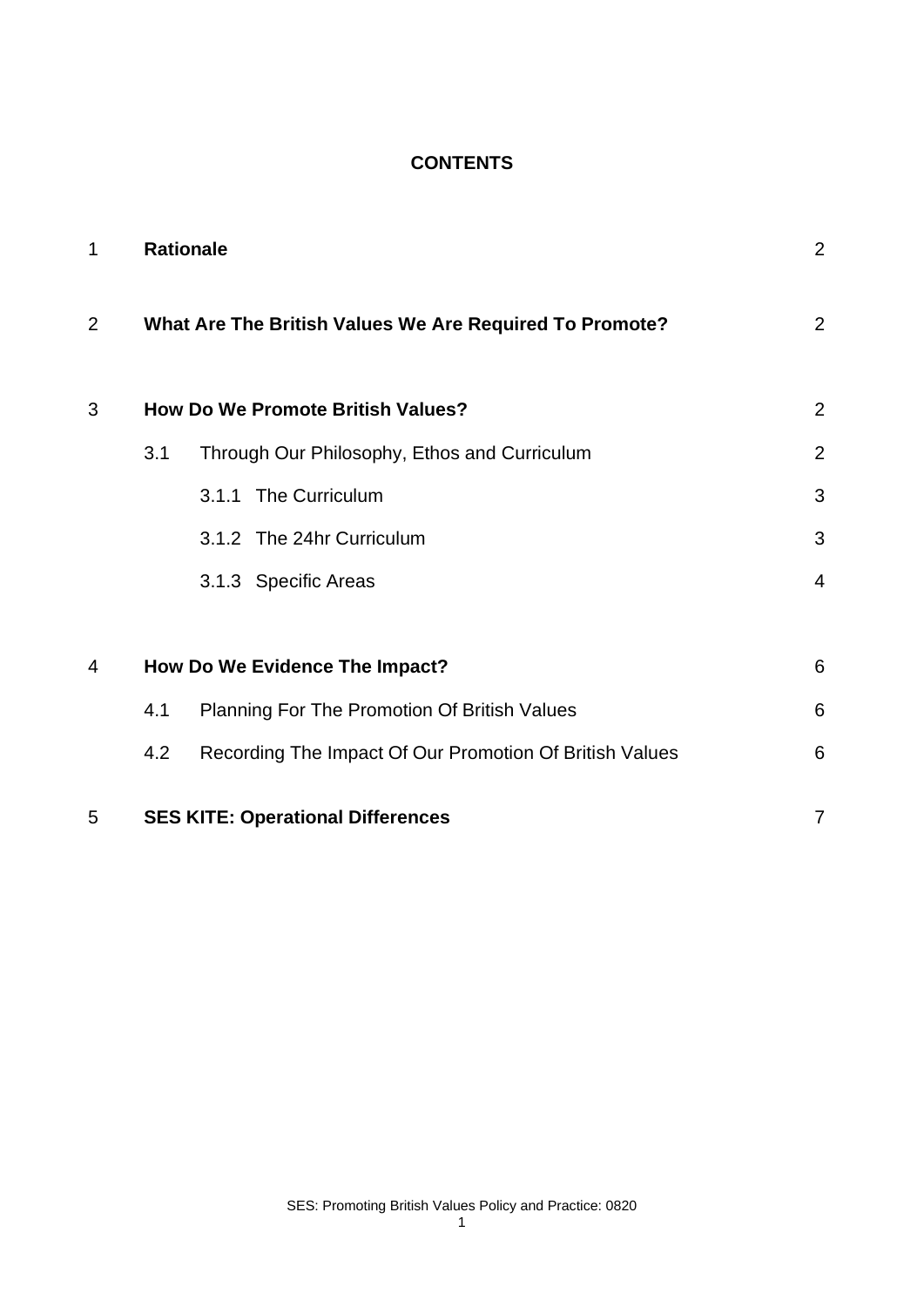### **1 RATIONALE**

This document should be read in conjunction with the **Curriculum Intent Statement,** which outlines specific issues underpinning the Curriculum approach at SES.

The very nature and purpose of the holistic provision at our establishments means that the focus is always on the 'whole child'. This is amplified in the range of documentation, policy and practice that reflects our philosophy of '24hr' learning, coupled with our "no limits' positive psychology.

This document sets out the policy and practice that supports the process of promoting British values as part of the wider curriculum picture. As such this policy and practice document should only be seen in the context of other policy and practice documents as illustrated by:

- SMSC Policy and Practice
- Citizenship Policy and Practice
- PSHE Policy and Practice
- Radicalisation Policy and Practice

Equally because of our philosophy and ethos as referred to in paragraph two above, threads of how we address the promotion of British values permeates the totality of our work.

# **2 WHAT ARE THE BRITISH VALUES WE ARE REQUIRED TO PROMOTE?**

British values are described by the DfE as:

- 1 Democracy: respect for democracy and support for participation in the democratic process
- 2 The Rule of Law: respect for the basis on which the law is made and applied in Britain
- 3 Individual Liberty: support and respect for the liberties of all within the law
- 4 Mutual Respect: support and respect for equality of opportunity for all
- 5 Tolerance of those of different faiths, religions and other beliefs: respect and understanding in a culturally diverse society.

# **3 HOW DO WE PROMOTE BRITISH VALUES?**

British values are embedded across a range of strategies throughout the operation of SES establishments at both policy and practice levels.

# 3.1 THROUGH OUR PHILOSPHY, ETHOS AND CURRICULUM

British values are embedded in our policies and procedures as well as within our daily practice. British Values are inherent in our holistic learning and home environments and are actively promoted through a range of different aspects of how our communities operate. Each young person's development is guided by the

SES: Promoting British Values Policy and Practice: 0820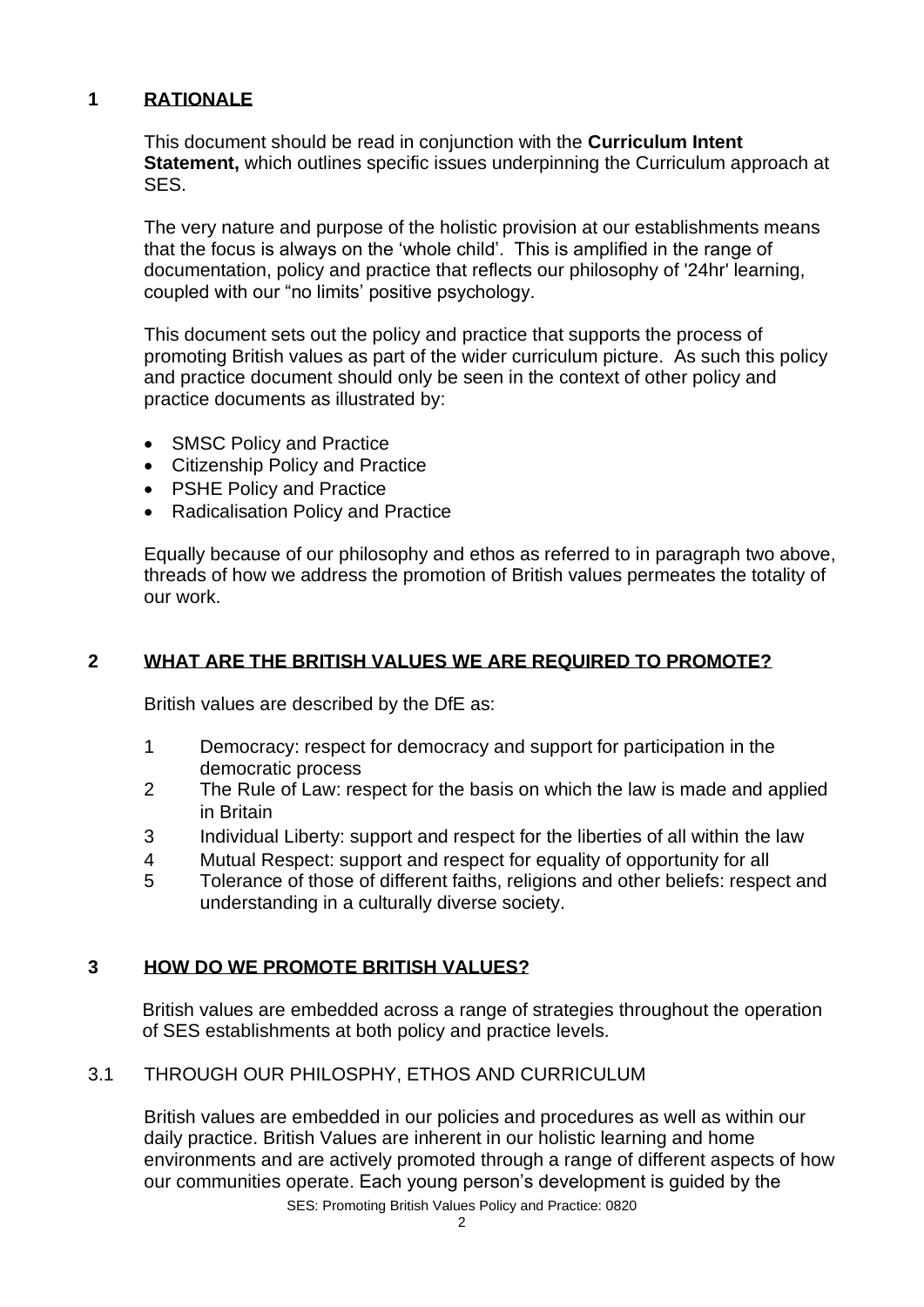underpinning core values and we actively seek to evaluate the impact of these values with a range of outcome measures. We believe British Values should be embedded discreetly within all aspects of our young peoples experience and recognise that the development of these values is a process, which varies for each individual dependent on past experience.

#### 3.1.1 The Curriculum

There are specific subjects that include content on Promoting British Values:

- **Democracy** and the **rule of law** and **individual liberty** Citizenship, Personal, Social and Health development, Religious education, careers guidance, work related learning and Social communication and interaction.
- **Mutual respect and tolerance** of those with different faiths, beliefs and cultures. - Personal, Social and Health development, Religious education, social communication and interaction, multi-cultural days and celebrations and work related learning.
- **Preparing young people for opportunities, responsibilities and experiences for later life in modern Britain** - Personal, Social and Health development, work related learning, learning for life and careers guidance. SES offer a wide range of personalised qualifications and accreditations which also support young people for opportunities, responsibilities and experiences for later life in modern Britain
- **SMSC development**  this is promoted across all subjects in the curriculum and particularly in Religious education, collective worship, Personal, Social and Health development, Tutorials and social communication and interaction.

#### **Each individual curriculum subject policy and practice document incorporates further details on how that subject contributes to the promotion of British Values.**

#### 3.1.2 The 24hr Curriculum

The 24hr curriculum at SES aspires to develop our young people as well rounded and capable learners who are able to play a full and active role in our modern society. Through sensitive and targeted delivery of our 24hr curriculum we are able to provide extensive exposure, development and impact in relation to all young peoples' core skills, SMSC development and understanding of British Values.

The 24hr curriculum is one key vehicle that SES employ to ensure that each young person's understanding of British Values is consistent, relevant and contextualised. All young people at SES will have at least two 24hour plans that they are working on at a given time. This expectation, matched with high quality planning and a wide organisational appreciation of individual needs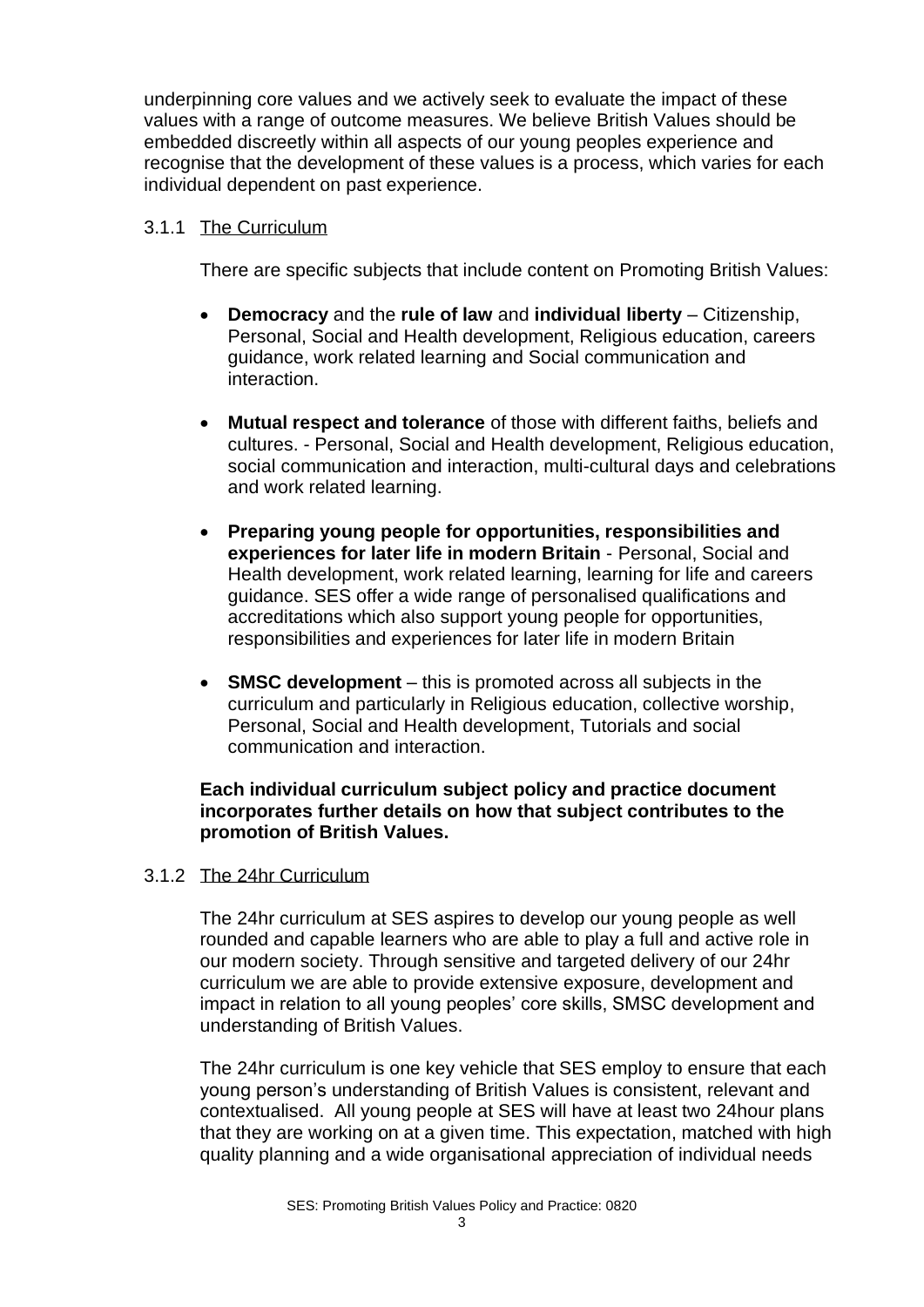ensures that British Values are promoted at every opportunity throughout the 24hr learning cycle.

#### 3.1.3 Specific Areas

#### **Democracy**

- Provide young people with a broad general knowledge of and promote respect for public institutions and services through lessons, group meetings, speaker events and curriculum programmes
- Conducting mock elections at appropriate times, including making use of local and national elections
- Use specific aspects of the curriculum to explore themes relating to democracy in this country and around the world (HI; GG; PSHE).
- Young people have a variety of opportunities to have their voice heard through elected sub committees, staff appointments, tutorials, staff appraisals, Personal Tutor discussions, PAN meetings, Reg 44 visits, questionnaires, restorative meetings etc. This teaches young people how they can influence decision making through democratic process
- Encourage young people to be aware of injustice, perceived or real and think about ways in which this can be challenged through school processes or in the wider world, Charity Fundraising initiatives and awareness raising campaigns

# **Rule of Law**

- Ensure school (Learning Centre) rules and expectations are transparent, clear and fair, available for all to consult and that they are used consistently across the different areas and age groups within the school.
- Support young people to distinguish right from wrong through discussion and modeling positive behaviour
- Regular Police visits are used to build links between and understanding of the local constabulary and their work to support the local community
- Support young people to understand that the law and living under the rule of law is intended to protect individuals using opportunities in lessons to review understanding of the rule of law and its effects upon individuals and groups.
- Use of restorative approaches as embedded practice for supporting young people to understand the rule of law, and its effects upon individuals and groups as well as to develop understanding of fair reparation and sanction processes.
- SES: Promoting British Values Policy and Practice: 0820 • Encourage young people to understand that the law is to be respected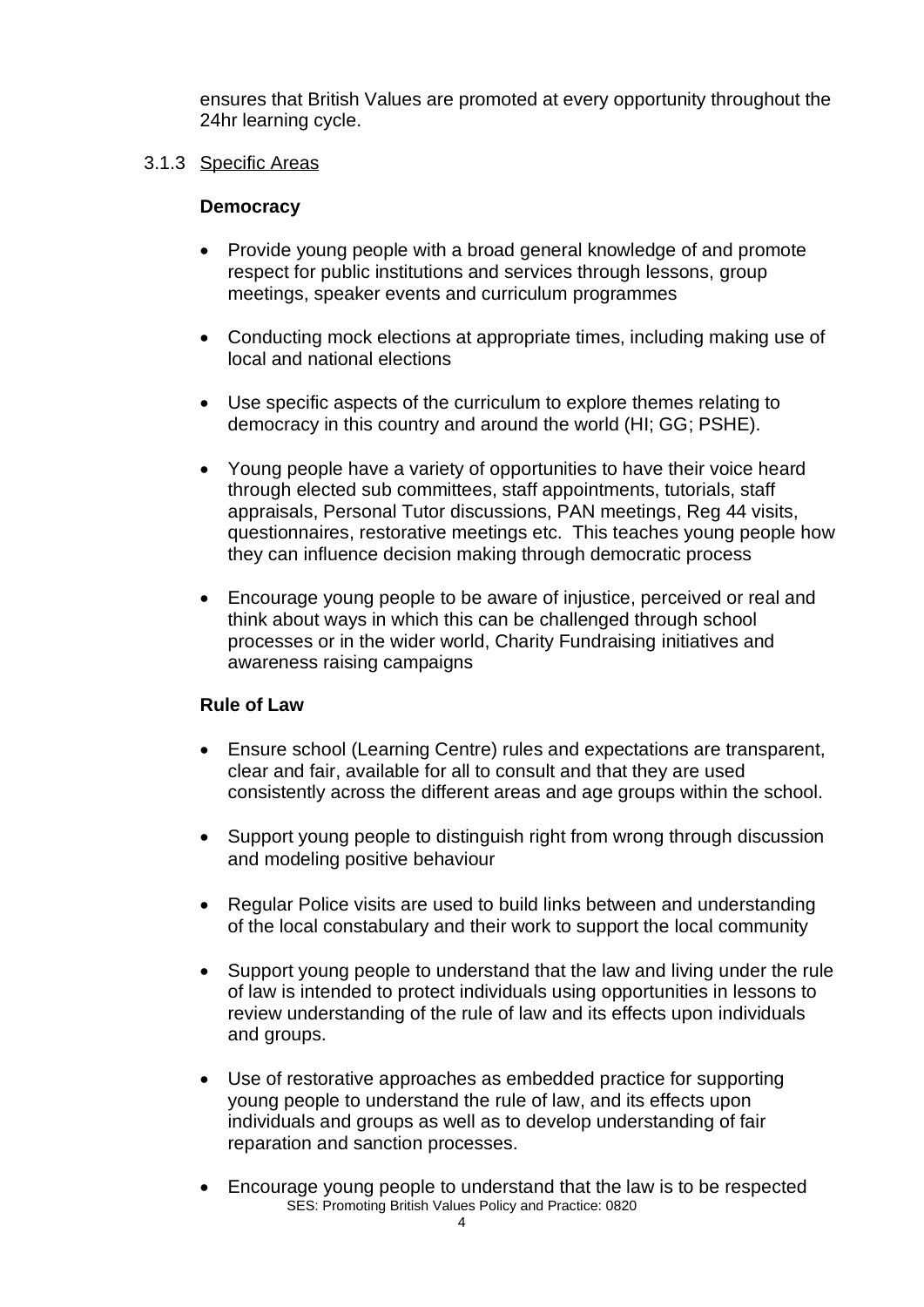through upholding and adhering to it as a community and to our own school rules.

• Use curricular opportunities to explore the differences between civil, criminal and religious law as they pertain to British and other societies.

### **Individual Liberty**

- Support all young people to develop positive self-esteem, self-confidence and self-awareness and self-knowledge. This is conducted through our Celebration and Commendation Certificates, Oscars and Director Awards, individual counselling sessions, our emphasis on a 'no limits' approach, PAN meetings
- Specific focus on Personal, Emotional and Social Development (PESD) within all aspects of the curriculum ensuring young people develop independent and organisational skills, attention skills and skills in interacting and working with others. Which facilitates understanding of self.
- Young people offered significant input in developing a personalised timetable and identifying academic pathways.
- Encourage young people to assume responsibility for their own behaviour and acknowledge the effects it may have on others through a restorative approach to dealing with inappropriate behaviour.
- Challenge stereotypes and promote individuality at every opportunity, modeled by staff, older students and ex-students to set positive examples.
- Establish and maintain a climate in which all students feel safe in school and bullying is not tolerated
- Ensure a range of speakers and visitors are invited into school to explore diverse of issues

#### **Respect and Tolerance**

- Use Curricular and extracurricular opportunities to expose young people to British and other cultures, their ways of life and faiths, encourage and support young people in growing their understanding and appreciation of these.
- Promote respect for individual differences between individuals in our communities
- Use curricular opportunities to encourage critical thinking and deeper understanding of differences and beliefs.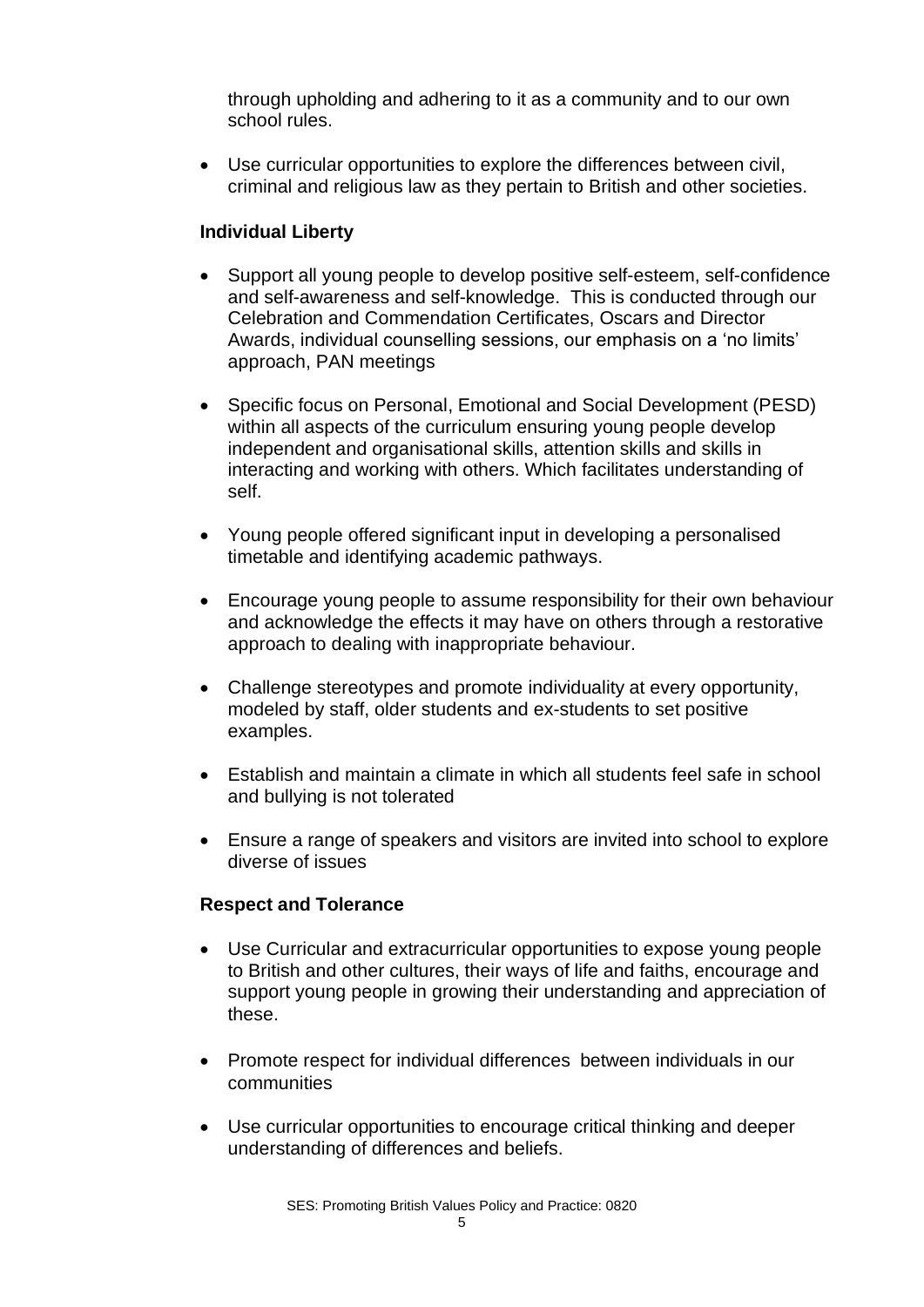• Discuss differences between people: ethnicity, gender, faith, disability, sexuality and family situations such as young carers or looked after children ensuring that young people can understand these different elements within British society.

# **4 HOW DO WE EVIDENCE THE IMPACT?**

# 4.1 PLANNING FOR THE PROMOTION OF BRITISH VALUES

Evidence of our active promotion of British values is derived from (but not exclusive of):

- A rich and extensive Learning Centre Curriculum including SMSC tutorials and personalised PSHE curriculum.
- Twenty Four Hour Learning
- Learning Centre interactive displays
- Use of Restorative Approaches
- PAN Process
- Transition Plans
- Daily Care Plans and updates
- Risk Assessments
- Life Skills
- Therapeutic Input
- Community Meetings
- Achievement and Successes celebratory gatherings with use of Circle Time Reflection Process
- Rewards policy; Celebrations, Commendations, OSCARS, Directors Award
- Behaviour Programmes
- Liaison with Community Police Support Officer
- Regular Impact Reports for each Young Person
- Restorative Approaches Log
- Minutes from Community Meetings
- Learning Centre Education Plans
- Updates of risk assessments
- RPI Statistics Monitoring
- Head of Education and Registered Manager reports and monitoring
- Reg 44 Reports
- Life Skills folders.
- Social and emotional development measures
- Feedback from parents/carers and social workers
- Subject reviews
- Planning towards cultural targets in the residential setting
- Lesson feedback
- Core Standards Impact Reports
- 4.2 RECORDING THE IMPACT OF OUR PROMOTION OF BRITISH VALUES

The impact of our promotion of British Values is represented throughout the